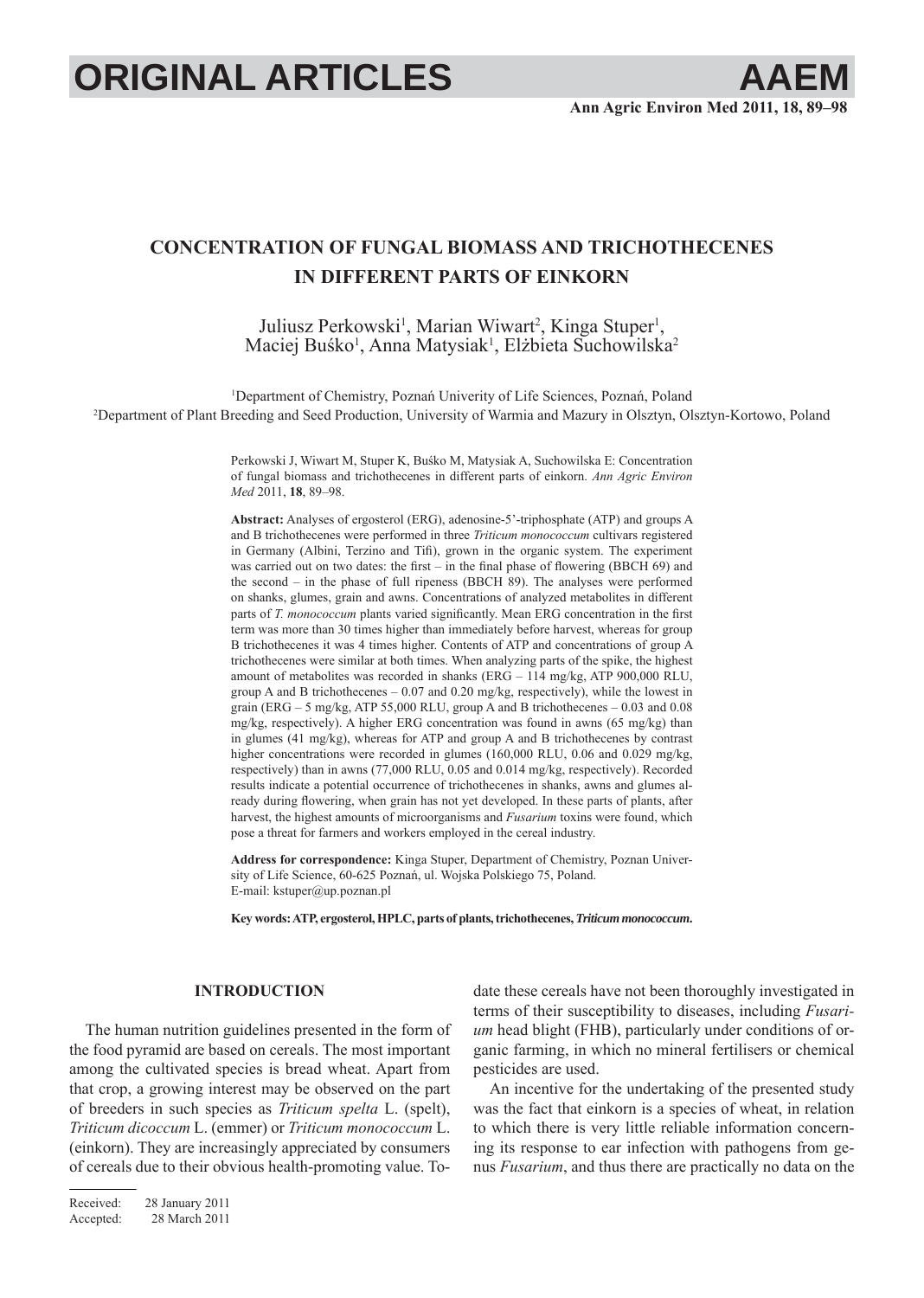infection process itself, its intensity and phenomena connected with the biosynthesis of *Fusarium* toxins in grain and other parts of the plant [24].

In view of the numerous theories presented in literature, connected with etiology of ear blight as well as pathogenicity and toxin productivity of pathogens causing the disease in bread wheat, it seems to be of interest and significance to determine to what degree these theories may be valid in relation to einkorn. In bread wheat, the highest amounts of mycoflora and the highest concentrations of toxic fungal metabolites are found in glumes, and several times more in relation to grain, in cereal dust found in the agricultural environment. It has extensive implications for workers employed in this branch of the economy [16, 27].

To-date, in relation to einkorn, there have been no available data referring to the distribution of mycoflora or trichothecenes within a single plant. Information on the subject may prove to be particularly useful in view of the hazards presented above, and the cultivation of this cereal becoming increasingly popular in Europe [5].

The aim of the study was to determine the amount of fungal biomass through the analysis of ergosterol and total microflora (fungal and bacterial) through the analysis of ATP present in different parts of *T. monococcum* plants coming from organic plantations [26]. Moreover, at two dates (at the end of anthesis BBCH 69 and at the complete maturity phase BBCH89) analyses of contents of trichothecenes groups A and B were performed. Results of these analyses were to answer the question whether the formation of *Fusarium* toxins in plants occurs already during blooming, or whether they are accumulated during biosynthesis in the course of grain ripening and whether it is affected by physico-chemical properties of trichothecenes. On the basis of recorded results it was also attempted to clarify the manner of microorganism distribution within the plant and the possible translocation of metabolites formed by these microorganisms.

# **MATERIALS AND METHODS**

**Materials.** The analysed material comprised shanks, glumes, grain and awns of three *T. monococcum* cultivars: Albini, Terzino and Tifi . Albini and Tifi are winter cultivars and cv. Terzino is a wniter-and-spring form. The material originated from the Plant Breeding Station at Darzau near Hamburg (Germany), where all the cultivars were grown on seed plantations, on which BIO certified seed material was reproduced. No chemical plant protection or mineral fertilizers were used.

Samples were collected in 5 replications for each of the 2 adopted dates: one at the end of anthesis (BBCH 69) and the other – at full grain ripeness (BBCH 89). Ears were collected with a 20-cm section of the shank, and in the next step the material was divided into shanks, glumes, grain and awns. All the tested cultivars were characterised by similar resistance to fungal infestation and similar yielding.

**Analysis of trichothecenes.** Plant material was analyzed for the presence of trichothecenes according to Perkowski *et al.* [19]. Briefly, sub-samples (10 g) were extracted with acetonitrile/water (82:18) and cleaned-up on a charcoal column [Celite 545/charcoal Draco G/60/ activated alumina neutral 4:3:4 (w/w/w)]. Trichothecenes group A (H-2 toxin, T-2 toxin, T-2 tetraol, DAS) were analysed as TFAA derivatives. The amount of 100 μl trifluoroacetic acid anhydride was added to the dried sample. After 20 min the reacting substance was evaporated to dryness under nitrogen. The residue was dissolved in 500 μl of isooctane and 1 μl was injected onto a gas chromatograph-mass spectrometer. Trichothecenes group B (DON, NIV, 3-AcDON, 15-AcDON, FUS-X) were analysed as TMS (trimethylsilylsilyl ethers) derivatives. The amount of 100 μl TMSI/TMCS (trimethylsilyl imidazole/ trimethylchlorosilane v/v 100/1) mixture was added to the dried extract. After 10 minutes, 500 μl of isooctane were added and the reaction was quenched with 1 ml of water. The isooctane layer was used for the analysis and 1 μl of the sample was injected on a GC/MS system. The analyses were run on a gas chromatograph (Hewlett Packard GC 6890) hyphenated to a mass spectrometer (Hewlett Packard 5972 A, Waldbronn, Germany), using an HP-5MS,  $0.25$ mm  $\times$  30 m capillary column. The injection port temperature was 280ºC, the transfer line temperature 280ºC, and the analyses performed with programmed temperature, separately for group A and B trichothecenes. Group A trichotecenes were analysed using the following programmed temperatures: initial 80ºC held for 1 min., from 80–280ºC at  $10^{\circ}$ C/min, the final temperature being maintained for 4 min. For group B trichothecenes, the initial temperature of 80ºC was held for 1 min, from 80–200ºC at 15ºC/min was held for 6 min, and from  $200-280^{\circ}$ C at  $10^{\circ}$ C/min, the final temperature being maintained for 3 min. The helium flow rate was held constant at 0.7 ml/min. Quantitative analysis was performed in the single ion monitored mode (SIM) using the following ions for the detection of STO: 456 and 555; T-2 tetraol 455 and 568; T-2 triol 455 and 569; DAS 402 and 374; HT-2 455 and 327; T-2 327 and 401. DON: 103 and 512; 3-AcDON: 117 and 482; 15-AcDON: 193 and 482; FUS X: 103 and 570; NIV: 191 and 600. Qualitative analysis was performed in the SCAN mode (100 – 700 amu). Recovery rates for the analyzed toxins were as follows: STO 82.3 $\pm$ 3.8; T-2 triol 88.0 $\pm$ 4.0; T-2 86 $\pm$ 3.8%; T-2 tetraol 88±4.0%; HT-2 91±3.3%; DAS 84±4.6%; DON 84±3.8%; 3AcDON 78±4.8%; 15 AcDON 74±2.2%; FUS  $X 87±5.9%$  and NIV  $81±3.8%$ . The limit of detection was 0.001 mg/kg.

**Determination of ATP.** Adenosine-5'-triphosphate (ATP) measurement was carried out using the luciferase enzyme. ATP was extracted from 1.00 g grain samples using 8 ml boiling Tris buffer  $(0.1 \text{ molar solution}, pH - 7.75)$ . The amount of 100 μl of this extract was mixed with 100 μl reagent containing luciferin and luciferase (LuminATE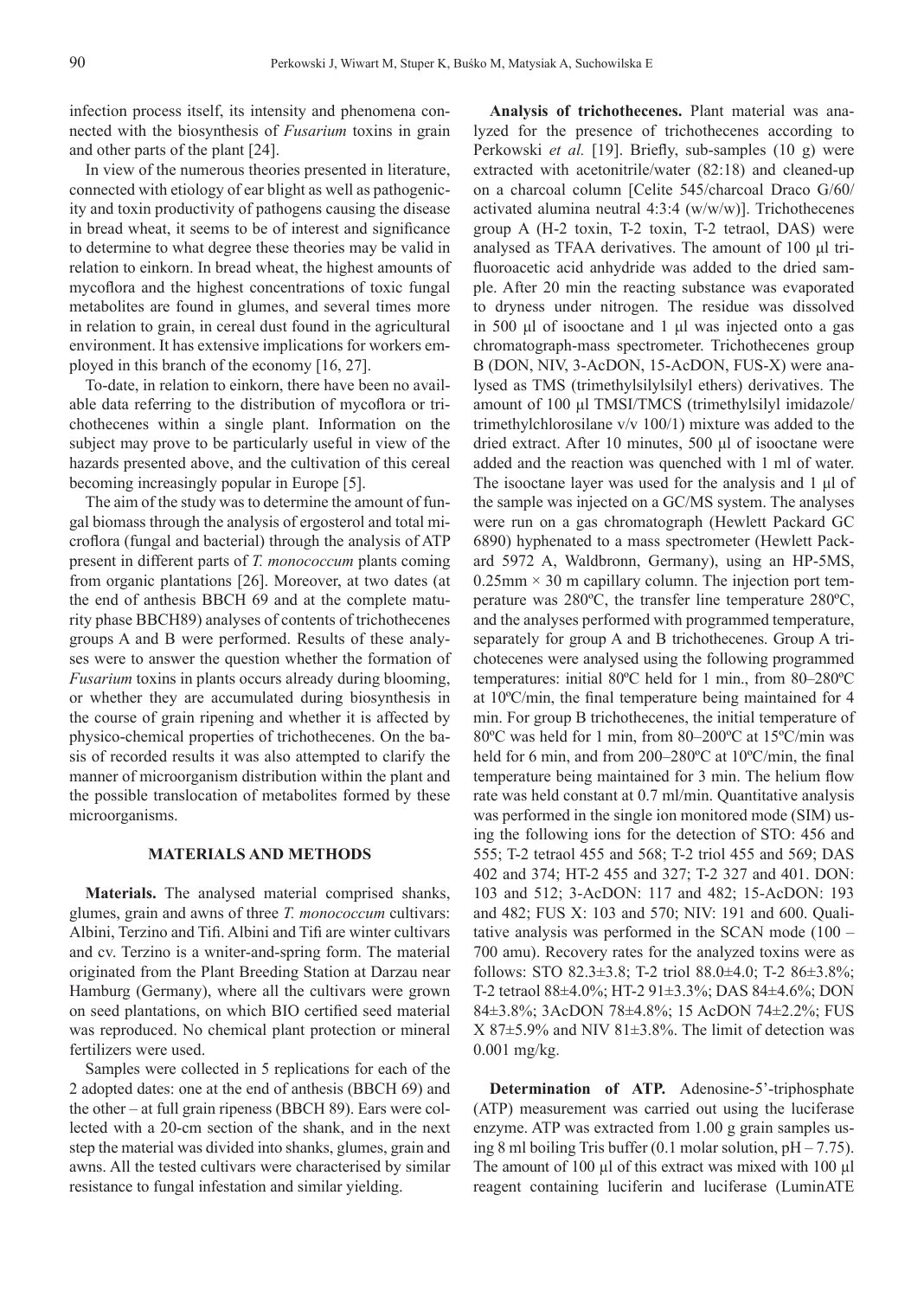(QM), Celsis, Netherlands). The emitted light was quantified by a Lumac Biocounter M 1500 luminometer, and read as Relative Light Units (RLU). The emitted light correlates with the amount of ATP in the sample.

**Chemical analysis of ergosterol.** Ergosterol was determined by HPLC, as described by Young [28], with modifications  $[17, 19]$ . A detailed evaluation of the method was given in a study by Perkowski *et al.* [17]. Samples containing 100 mg of ground grains were placed into 17 ml culture tubes, suspended in 2 ml of methanol, treated with 0.5 ml of 2M aqueous sodium hydroxide, and tightly sealed. The culture tubes were then placed within 250 ml plastic bottles, tightly sealed and placed inside the microwave oven (Model AVM 401/1WH, Whirlpool, Sweden), operating at 2,450 MHz and 900 W maximum output. Samples were irradiated (370 W) for 20 s and after about 5 min for an additional 20 s. After 15 min, the contents of the culture tubes were neutralized with 1M aqueous hydrochloric acid, 2 ml MeOH were added and extraction with pentane  $(3 \times 4)$ ml) was carried out within the culture tubes. The combined pentane extracts were evaporated to dryness in a nitrogen stream. Before analysis, samples were dissolved in 4 ml of MeOH, filtered through 13-mm syringe filters with a 0.5 mm pore diameter (Fluoropore Membrane Filters, Millipore, Ireland) and evaporated to dryness in a N2 stream. The sample extract was dissolved in 1ml of MeOH and 50 μl were analyzed by an HPLC. Separation was performed on a  $150 \times 3.9$  mm Nova Pak C-18, 4-mm column, and eluted with methanol/acetonitrile  $(90:10)$  at a flow rate of 0.6 ml/min. Ergosterol was detected with a Waters 486 Tunable Absorbance Detector (Milford, MA, USA) set at 282 nm. The presence of ERG was confirmed by a comparison of retention times and by co-injection of every tenth sample with an ergosterol standard.

**Statistical analysis.** Results recorded in the course of the conducted chemical analyses were subjected to statistical analysis with the use of STATISTICA v 8.0 software. In order to compare contents of individual metabolites in samples, Tukey's multiple comparison procedure was used, with identical letters in rows or columns denoting a lack of differences at the significance level  $\alpha$ =0.05.

#### **RESULTS**

A lack of reliable information on the response to ear blight caused by fungi from the genus *Fusarium* and resulting processes such as infection and biosynthesis of toxins in different parts of plants, was an incentive to undertake research on this subject. An additional aspect of the study was to collect samples at 2 dates – at the end of anthesis and at the full grain ripeness phase. Thus, on the first date, kernels were not there to be analysed together with the other elements of plants. Recorded results are presented jointly in Table 1. However, for improved clarity they were also



**Figure 1.** ERG (mg/kg) concentration in different parts of plants in three einkorn cultivars: Albini, Terzino and Tifi.



**Figure 2.** Percentage of ERG in different parts of plants in three einkorn cultivars: Albini, Terzino and Tifi.

given in figures. This was also caused by the fact that in the course of statistical analysis it was observed that among the investigated cultivars no significant differences were found within all the analysed traits, at both dates. In parts of plants, significant differences were only recorded for shanks in the course of analyses of ERG and ATP. In turn, significant differences were found between the vegetation dates and it was both in case of the analyses of ERG and those for group A and B trichothecenes. However, these calculations are not given in this paper, since they result from the presented figures.

Figure 1 presents mean concentrations of ERG in different parts of *T. monococcum* plants, while the percentage of this metabolite is given in Figure 2. The highest ERG concentration was found in shanks of mature plants,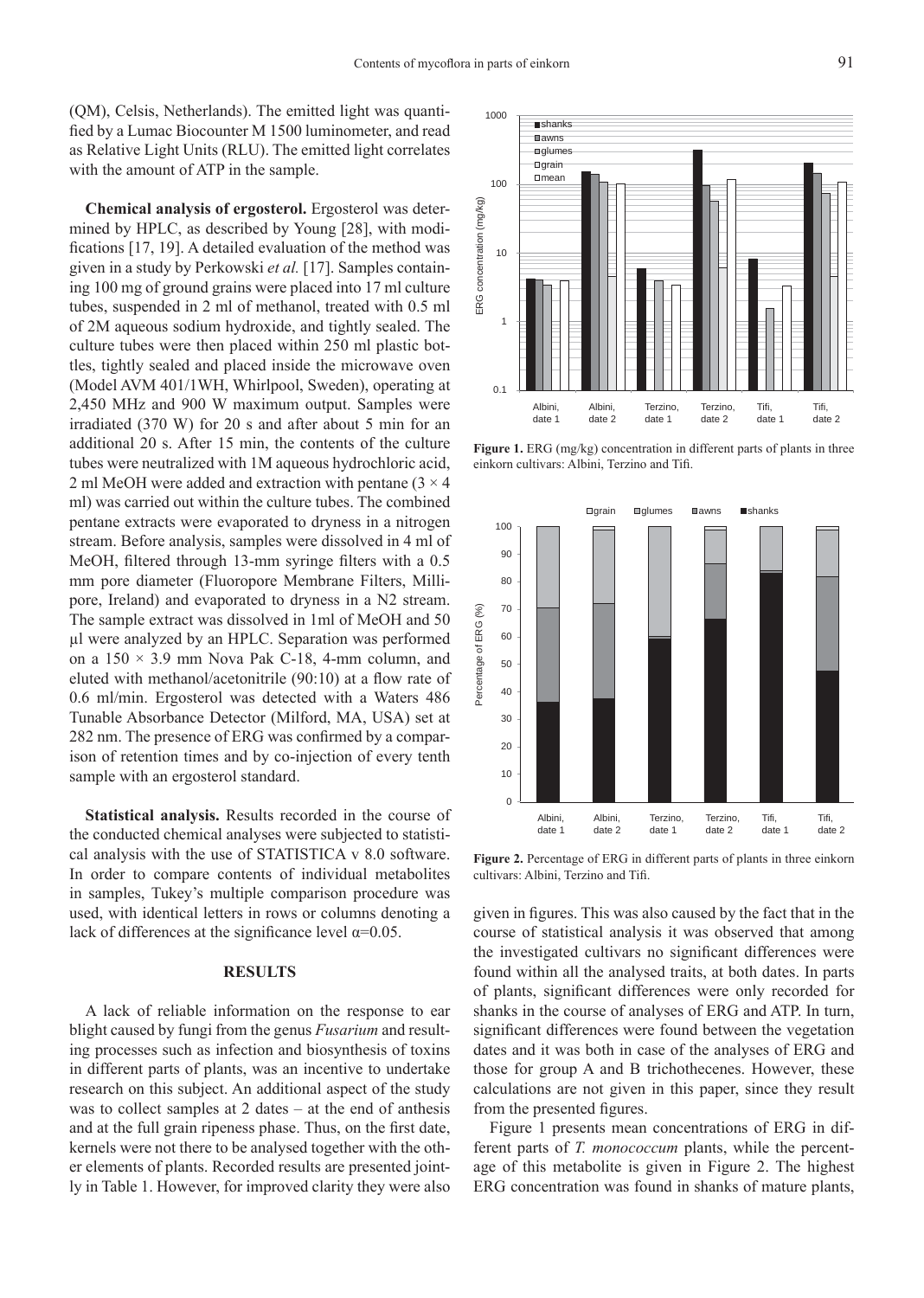where it was a max. of 312.71 mg/kg, while it was much lower in awns (max. 146.57 mg/kg) and in glumes (max. 109.07 mg/kg). The concentration of this metabolite in grain turned out to be lowest and ranged from 4.49–6.07 mg/kg. Recorded results showed that ERG found in grain accounted, on average, for only approx. 1% entire amount of ERG found in the analysed parts of plants. At anthesis, the highest percentage was recorded for ERG found in shanks (mean 59.5%), followed by glumes (mean 28.3%) and awns (mean 12.1%). At full grain ripeness, the amount of mycoflora was many times higher than at anthesis, as is indicated by the approx. 30 times higher mean ERG concentration.

The amount of ATP in the analysed samples is presented in Figure 3 and its percentage distribution in different parts of plants is given in Figure 4. This index, corresponding to the total amount of microbial biomass in different parts of plants, had approx. two-fold higher values at full ripeness of grain than at anthesis; similarly, as was observed for ERG. The amount of microbial-origin ATP in grain ranged from 16,842–95,296 RU, while in shanks the maximum value of 1,234,051 RU was recorded at full ripeness of grain. ATP found in shanks accounted to 42–88% of the entire amount of this compound determined in plants. In grain, ATP was found in the smallest amounts (on average only approx. 3.5%) (Fig. 4), while in glumes it was found at approx. 10% (except for cv. Albini at the phase of anthesis), whereas in awns it was approx. 7%. Figures 5–8 contain results concerning concentrations of total trichothecenes of group A (Fig. 5), group B (Fig. 6) and the percentage content of group A toxins (Fig. 7) and group B toxins, respectively (Fig. 8). The mean concentration of group A trichothecenes decreased with plant development and at anthesis amounted on average to 0.084 mg/kg, while at full ripeness it was 0.036 mg/kg (Fig. 5). The biggest drop in concentration was observed in shanks - from 0.116–0.036 mg/kg. A decrease in the percentage content of total group A trichothecenes found in awns occurred at the expense of their formation in grain, in which at the last maturity phase their level was as high as approx. 20% of these toxins. An increase in the concentration of these metabolites was found only in glumes, and only in case of cv. Albini and Tifi.

Mean concentration of group B trichothecenes was presented in Figure 7, while their percentage distribution in plants is given in Figure 8. On average, it was 3 times high-

**Table 1.** Concentrations of ERG, ATP and total trichothecenes of groups A and B in different parts of plants in 3 cultivars of *T. monococcum* at phases of anthesis and full grain ripeness.

| Cultivar | Development phase   | Analysed metabolite                  |               |         |         |                          |         |  |
|----------|---------------------|--------------------------------------|---------------|---------|---------|--------------------------|---------|--|
|          |                     |                                      | <b>Shanks</b> | Awns    | Glumes  | Grain                    | Mean    |  |
| Albini   |                     | $ERG$ (mg/kg)                        | 4.22          | 4.01    | 3.43    | $\overline{\phantom{0}}$ | 3.89    |  |
|          | Anthesis            | ATP (URL)                            | 265,941       | 44,562  | 326,018 |                          | 212,174 |  |
|          |                     | Total trichothecenes group A (mg/kg) | 0.059         | 0.017   | 0.029   |                          | 0.035   |  |
|          |                     | Total trichothecenes Group B (mg/kg) | 0.102         | 0.091   | 0.078   |                          | 0.090   |  |
|          | Full grain ripeness | $ERG$ (mg/kg)                        | 152.55        | 141.34  | 109.07  | 4.53                     | 101.87  |  |
|          |                     | ATP (URL)                            | 1,234,051     | 100,367 | 280,300 | 95,296                   | 427,504 |  |
|          |                     | Total trichothecenes group A (mg/kg) | 0.053         | 0.001   | 0.043   | 0.009                    | 0.026   |  |
|          |                     | Total trichothecenes group B (mg/kg) | 0.162         | 0.024   | 0.076   | 0.050                    | 0.078   |  |
| Terzino  | Anthesis            | $ERG$ (mg/kg)                        | 5.97          | 0.10    | 4.00    |                          | 3.36    |  |
|          |                     | ATP (URL)                            | 569,912       | 62,463  | 96,478  |                          | 242,951 |  |
|          |                     | Total trichothecenes group A (mg/kg) | 0.116         | 0.084   | 0.158   |                          | 0.119   |  |
|          |                     | Total trichothecenes group B (mg/kg) | 0.110         | 0.076   | 0.063   |                          | 0.083   |  |
|          | Full grain ripeness | $ERG$ (mg/kg)                        | 312.71        | 95.30   | 56.39   | 6.07                     | 117.62  |  |
|          |                     | ATP (URL)                            | 1,149,795     | 89,665  | 109,285 | 52,442                   | 350,297 |  |
|          |                     | Total trichothecenes group A (mg/kg) | 0.036         | 0.006   | 0.017   | 0.047                    | 0.027   |  |
|          |                     | Total trichothecenes group B (mg/kg) | 0.251         | 0.016   | 0.492   | 0.076                    | 0.209   |  |
| Tifi     | Anthesis            | $ERG$ (mg/kg)                        | 8.24          | 0.10    | 1.57    |                          | 3.30    |  |
|          |                     | ATP (URL)                            | 986,881       | 67,551  | 68,101  |                          | 374,178 |  |
|          |                     | Total trichothecenes group A (mg/kg) | 0.105         | 0.162   | 0.027   |                          | 0.098   |  |
|          |                     | Total trichothecenes group B (mg/kg) | 0.144         | 0.093   | 0.060   |                          | 0.099   |  |
|          | Full grain ripeness | $ERG$ (mg/kg)                        | 204.01        | 146.57  | 73.00   | 4.49                     | 107.02  |  |
|          |                     | ATP (URL)                            | 1,223,201     | 96,526  | 71,677  | 16,842                   | 352,062 |  |
|          |                     | Total trichothecenes group A (mg/kg) | 0.033         | 0.026   | 0.110   | 0.047                    | 0.054   |  |
|          |                     | Total trichothecenes group B (mg/kg) | 0.570         | 0.564   | 0.952   | 0.111                    | 0.549   |  |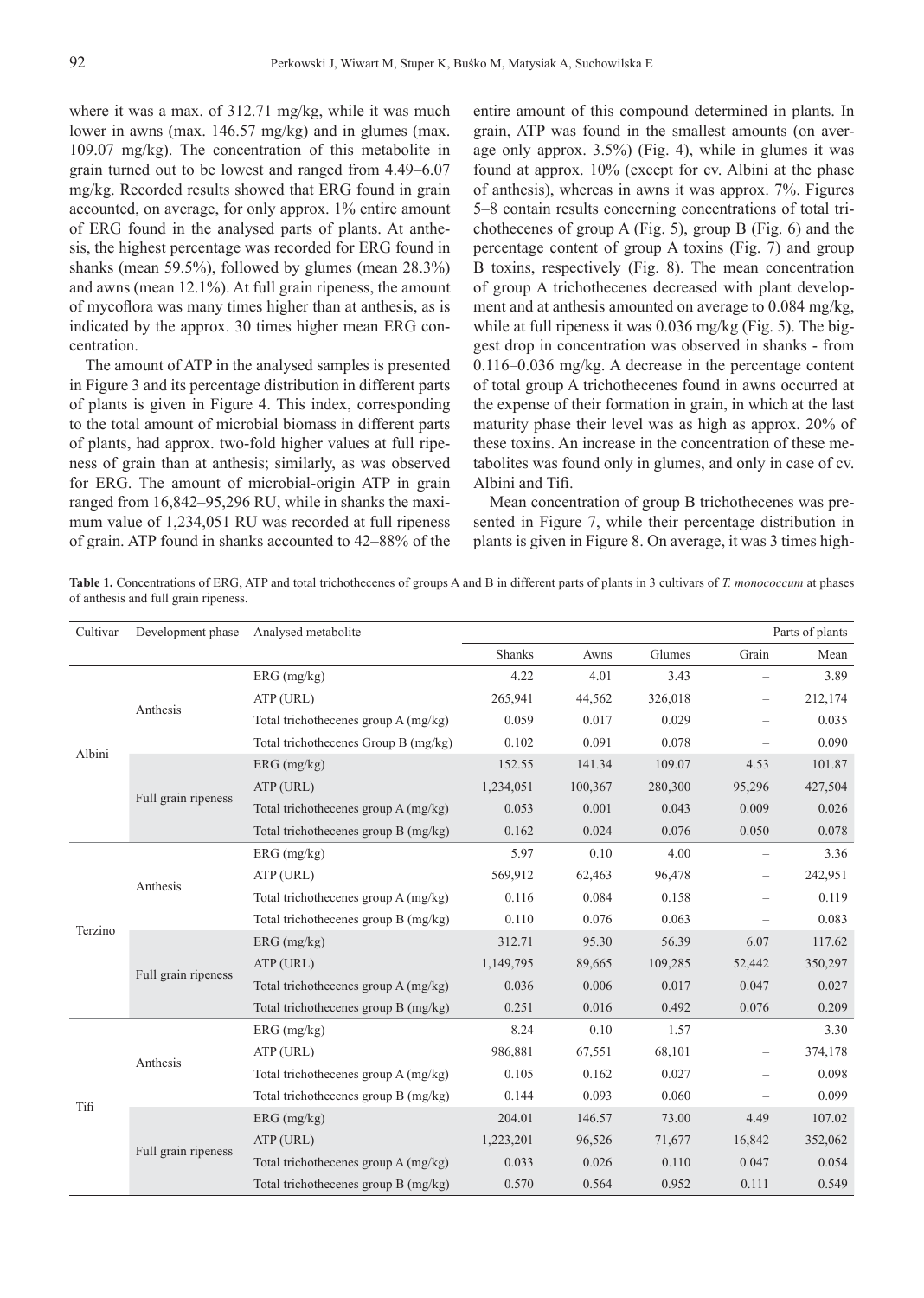$0.18$  shanks

date 1

date 2



Figure 3. ATP (URL) concentrations in different parts of plants in three einkorn cultivars: Albini, Terzino and Tifi.



**Figure 4.** Percentage content of ATP in different parts of plants in three einkorn cultivars: Albini, Terzino and Tifi.

**■**awns 0.16 glumes Trichothecenes group A concentration (mg/kg) Trichothecenes group A concentration (mg/kg)  $\Box$ grain 0.14 mean 0.12 0.1 0.08 0.06 0.04 0.02  $\Omega$ Albini, Albini, Terzino, Tifi, Tifi, Terzino,

**Figure 5.** Concentrations of total trichothecenes group A (mg/kg) in different parts of plants in three einkorn cultivars: Albini, Terzino and Tifi.

date 1

date 2

date 1

date 2



Figure 6. Percentage content of total trichothecenes group A in different parts of plants in three einkorn cultivars: Albini, Terzino and Tifi.

er at full grain ripeness (for all examined parts of plants mean 0.279 mg/kg) than in case of anthesis (mean 0.091 mg/kg), with the highest concentration found for cv. Tifi (0.952 mg/kg in glumes, 0.564 mg/kg in awns, 0.570 mg/ kg in shanks, and only 0.111 mg/kg in grain). The share of group B trichothecenes in grain was only 10%. At full grain ripeness an approx. 2-fold increase in their content was observed in glumes (in comparison to anthesis), while in awns their concentration decreased 2-fold at that time. The decrease in their concentration was also found in shanks, although it was to a much lower degree.

The distribution in shanks, awns, glumes and in grain for individual trichothecenes of group A (scirpentriol (STO), T-2 teraol, T-2 triol, DAS, and HT-2) and group B (DON,

fusarenon X (Fus-X), 3-AcDON, 15-AcDON and NIV) is presented on Table 2. The highest concentrations of DON and NIV were found in glumes of cv. Tifi (0.370 mg/kg and 0.386 mg/kg, respectively). Slightly lower amounts of these toxins were observed in awns (0.257 mg/kg and 0.139 mg/kg, respectively), while in shanks their concentration was 0.110 mg/kg and 0.369 mg/kg, and in grain it was only 0.082 mg/kg and 0.015 mg/kg. Among group A trichothecenes, the biggest number of samples analyses showed the presence of STO (max. 0.083 mg/kg in glumes) and T-2 tetraol (max. 0.091 mg/kg in awns). The presence of DAS in most samples was recorded only during anthesis, and the maximum concentration of this metabolite was  $0.069$  mg/kg in awns of cv. Tifi.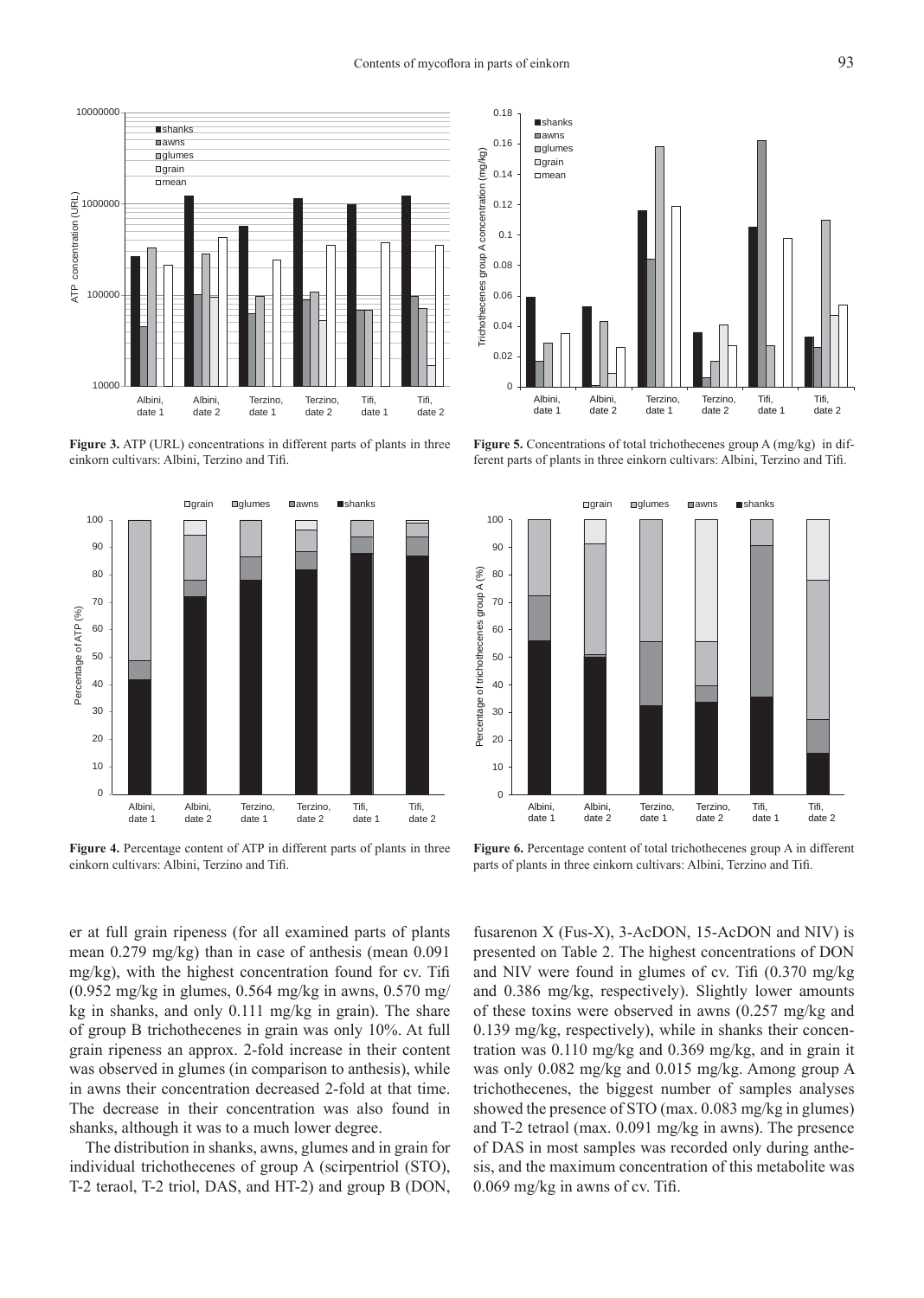



Figure 7. Concentrations of total trichothecenes group B (mg/kg) in different parts of plants in three einkorn cultivars: Albini, Terzino and Tifi.

**Figure 8.** Percentage contents of total trichothecenes group B in different parts of plants in three einkorn cultivars: Albini, Terzino and Tifi.

**Table 2.** Concentrations of trichothecenes groups A and B (mg/kg) in different anatomical parts of 3 einkorn cultivars: Albini, Terzino and Tifi at anthesis (1) and full grain ripeness (2).

| Cultivar Part |        | Date           | Trichothecenes group A (mg/kg) |                          |                          |                                 |                          |                          | Trichothecenes group B (mg/kg) |                                 |                          |            |
|---------------|--------|----------------|--------------------------------|--------------------------|--------------------------|---------------------------------|--------------------------|--------------------------|--------------------------------|---------------------------------|--------------------------|------------|
|               |        |                | Scirpentriol T-2               | Tetraol                  | $T-2$<br>Triol           | <b>DAS</b>                      | $HT-2$                   | <b>DON</b>               | FUS-X                          | $3-$<br>AcDON                   | $15 -$<br>AcDON          | <b>NIV</b> |
| Albini        | Awns   | $\mathbf{1}$   | 0.001                          | 0.015                    | 0.000                    | 0.001                           | 0.000                    | 0.010                    | 0.000                          | 0.000                           | 0.022                    | 0.059      |
|               | Grain  |                | $\overline{\phantom{a}}$       | $\overline{\phantom{a}}$ | $\overline{\phantom{a}}$ | $\overline{\phantom{a}}$        | $\overline{\phantom{a}}$ | $\overline{\phantom{a}}$ | $\overline{\phantom{a}}$       | $\overline{\phantom{a}}$        | $\overline{\phantom{m}}$ |            |
|               | Shanks |                | 0.002                          | 0.057                    | 0.000                    | 0.000                           | 0.000                    | 0.000                    | 0.000                          | 0.000                           | 0.008                    | 0.094      |
|               | Glumes |                | 0.000                          | 0.028                    | 0.001                    | 0.000                           | 0.000                    | 0.015                    | 0.000                          | 0.021                           | 0.019                    | 0.023      |
|               | Awns   |                | 0.001                          | 0.000                    | 0.000                    | 0.000                           | 0.000                    | 0.013                    | 0.000                          | 0.000                           | 0.001                    | 0.010      |
|               | Grain  | 2              | 0.004                          | 0.005                    | 0.000                    | 0.000                           | 0.000                    | 0.000                    | 0.000                          | 0.000                           | 0.000                    | 0.000      |
|               | Shanks |                | 0.008                          | 0.042                    | 0.002                    | 0.001                           | 0.000                    | 0.084                    | 0.000                          | 0.012                           | 0.023                    | 0.043      |
|               | Glumes |                | 0.000                          | 0.043                    | 0.000                    | 0.000                           | 0.000                    | 0.022                    | 0.000                          | 0.000                           | 0.045                    | 0.009      |
| Terzino       | Awns   |                | 0.001                          | 0.067                    | 0.000                    | 0.005                           | 0.011                    | 0.034                    | 0.000                          | 0.013                           | 0.027                    | 0.002      |
|               | Grain  |                | $\sim$ $-$                     | $\sim$ $-$               | $\sim$ $-$               | $\sim$ $-$                      | $\sim$ $-$               | $\sim$ $-$               | $\sim$ $-$                     | $\sim$ $-$                      | $\sim$ $-$               |            |
|               | Shanks | -1             | 0.000                          | 0.079                    | 0.000                    | 0.037                           | 0.000                    | 0.010                    | 0.000                          | 0.024                           | 0.031                    | 0.045      |
|               | Glumes |                | 0.000                          | 0.084                    | 0.010                    | 0.064                           | 0.000                    | 0.025                    | 0.002                          | 0.010                           | 0.024                    | 0.002      |
|               | Awns   |                | 0.000                          | 0.006                    | 0.000                    | 0.000                           | 0.000                    | 0.016                    | 0.000                          | 0.000                           | 0.000                    | 0.000      |
|               | Grain  | $\overline{2}$ | 0.001                          | 0.041                    | 0.000                    | 0.004                           | 0.001                    | 0.022                    | 0.000                          | 0.000                           | 0.045                    | 0.009      |
|               | Shanks |                | 0.034                          | 0.001                    | 0.000                    | 0.001                           | 0.000                    | 0.105                    | 0.022                          | 0.028                           | 0.011                    | 0.085      |
|               | Glumes |                | 0.013                          | 0.005                    | 0.000                    | 0.000                           | 0.000                    | 0.155                    | 0.003                          | 0.131                           | 0.138                    | 0.065      |
| Tifi          | Awns   |                | 0.002                          | 0.091                    | 0.000                    | 0.069                           | 0.000                    | 0.031                    | 0.000                          | 0.050                           | 0.011                    | $0.001\,$  |
|               | Grain  | $\overline{1}$ | $\sim$ $-$                     | $\sim$ $-$               | $\sim$ $-$               | $\hspace{0.1mm}-\hspace{0.1mm}$ | $\overline{\phantom{a}}$ | $\overline{\phantom{m}}$ | $\overline{\phantom{m}}$       | $\hspace{0.1mm}-\hspace{0.1mm}$ | $\overline{\phantom{a}}$ |            |
|               | Shanks |                | 0.005                          | 0.086                    | 0.002                    | 0.012                           | 0.000                    | 0.054                    | 0.000                          | 0.028                           | 0.062                    | 0.000      |
|               | Glumes |                | 0.001                          | 0.026                    | 0.000                    | 0.000                           | 0.000                    | 0.049                    | 0.000                          | 0.000                           | 0.001                    | 0.010      |
|               | Awns   | $\overline{2}$ | 0.006                          | 0.016                    | 0.000                    | 0.000                           | 0.004                    | 0.257                    | 0.000                          | 0.046                           | 0.122                    | 0.139      |
|               | Grain  |                | 0.045                          | 0.000                    | 0.002                    | 0.000                           | 0.000                    | 0.082                    | 0.003                          | 0.004                           | 0.007                    | 0.015      |
|               | Shanks |                | 0.011                          | 0.022                    | 0.000                    | 0.000                           | 0.000                    | 0.110                    | 0.026                          | 0.023                           | 0.042                    | 0.369      |
|               | Glumes |                | 0.083                          | 0.023                    | 0.000                    | 0.003                           | 0.001                    | 0.370                    | 0.073                          | 0.052                           | 0.071                    | 0.386      |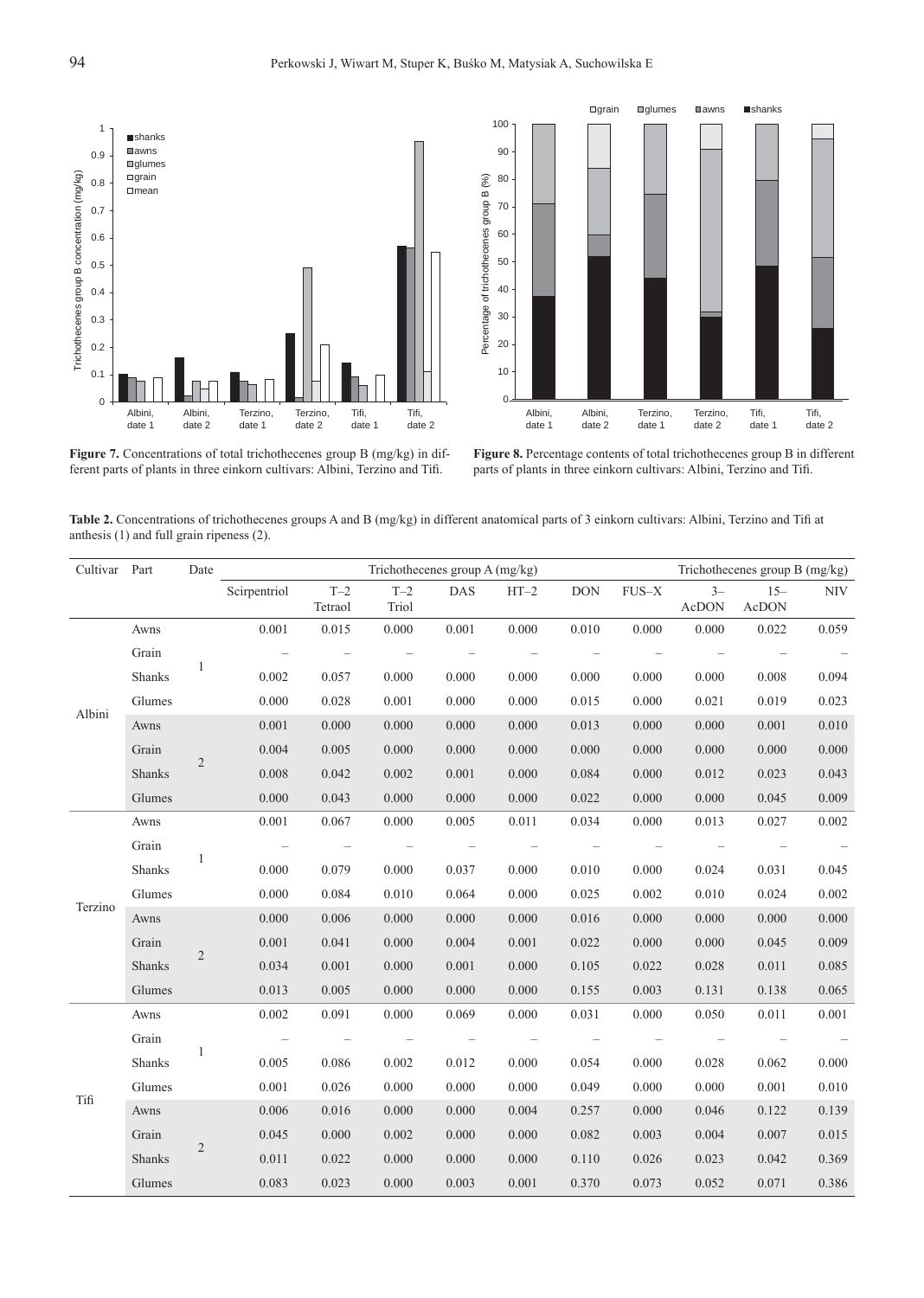### **DISCUSSION**

At present, we may observe a renaissance in the cultivation of glumed wheat, such as spelt or einkorn, as a result of which it is necessary to conduct studies aiming at the determination of both their sensitivity to fungal diseases and the analysis of contamination found in different parts of plants. This paper presents results of investigations on the contents of mycoflora expressed by the concentration of ergosterol in different parts of plants in the case of 3 cultivars of einkorn, which are registered in Germany and grown practically only in the organic farming system. Recorded results indicate that the cultivars do not differ significantly in terms of the accumulation of fungal metabolites in different parts of plants, and due to the applied organic farming system this result was not influenced either by chemical plant protection or the level of mineral fertilization. The division of samples into 4 fractions (shanks, glumes, awns and grain) resulted from the numerous pieces of information coming from farms and the individuals involved in the harvesting, threshing, storage and processing of grain, during which disease symptoms are frequently observed which could have been caused by metabolites produced by mould fungi [11, 25].

The date of sampling was connected with the decision to obtain information, crucial for the ear blight process, whether the count of microorganisms and the concentration of fungal metabolites are dependent on the development phase of the plant. In literature on the subject, the term "toxin accumulation in grain" is frequently used, which would indicate a continuous process, with linear kinetics of formation of these metabolites [13].

However, to-date there have been no definite data concerning the accumulation of fungal metabolites during the entire period of formation, development and ripening of kernels, as well as the kinetics and distribution of *Fusarium* toxins [7]. Studies conducted in recent years by the authors of this paper have not provided clear-cut solutions in this respect, and have indicated several deviations from the hypothetical linear course.

Results described in this study are obviously interesting and particularly reliable, especially that for the 3 analysed cultivars very similar dependencies were recorded. No significant differentiation was observed among cultivars in terms of the concentrations of ERG, ATP and group A trichothecenes. In the case of the concentration of group B trichothecenes, the only significant difference was that between cv. Albini, accumulating in the shank the lowest amount of these toxins, and cv. Tifi, in which this concentration was highest.

**Ergosterol.** The concentration of ergosterol, which is found only in the cell walls of fungi, is correlated with the content of mycoflora in plant tissues, thus it is its good and reliable indicator, as proved by several studies conducted recently [17]. To-date, its concentration in grain has not

been standardised and the suggested value for grain is 3 mg/kg, proposed by Schnürer and Jansson [21]. Maupetit *et al.* [14] proposed for healthy grain a range of ergosterol concentrations from 1–9 mg/kg.

However, the course of biosynthesis of this metabolite in other parts of plants, apart from glumes, has not been investigated. Results presented in this study indicate that similarly to glumes, its concentration increases both in awns and shanks. On average, a 30-fold increase in the amount of this metabolite from anthesis to full grain ripeness clearly proves a significant increment of fungal biomass in ear tissues in the course of plant vegetation. What is interesting is that the mean ERG concentration in shanks, awns and glumes at anthesis is comparable with the concentration in grain at full ripeness, which was on average approx. 5 mg/kg. This is a higher value in comparison to the value determined for wheat in case of studies conducted on a large population of different samples [16]. When analysing ERG content in the other parts of the ear, its concentration needs to be considered very high, since in case of cv. Tifi it was as high as 312.71 mg/kg in shanks, up to approx. 150 mg/kg in awns, and 110 mg/kg in glumes. Results similar to those reported in this paper, referring to ERG content in glumes, have been reported in other studies conducted by the authors [3]. A surprisingly high ERG concentration was found for shanks, which shows its high susceptibility to microbial infestation. We also need to stress here the potential translocation of this metabolite within the plant. The analysis of mycoflora content during the biosynthesis of ergosterol, which is a qualitative indicator of mycoflora, conducted within the framework of earlier investigations performed by this team of researchers, confirmed that this concentration increases linearly in time. This phenomenon, recorded earlier in several independent studies [21], was also confirmed in this study.

**ATP.** As in the case of ERG concentration, being an indicator of the amount of mycoflora, similarly as in case of ATP as an index of the total count of microbial cells, we did not observe significant differences depending on the applied cultivar and date of observation. It was only observed that in the shanks of a mature plant there is more ATP in comparison to those of a plant at anthesis. Moreover, a tendency was also recorded for the occurrence of its smaller amount in grain in relation to other parts of plants. The percentage of ATP determined in grain was only 3.5% of the amount of this compound in relation to the entire detected amount. It is difficult to confront the recorded result with similar observations in this respect, since to date no such studies have been conducted. Nevertheless, it may be stated that among the examined parts of einkorn plants the biggest amounts of ATP were found in shanks (from 70–80%), while the percentage of ATP found in glumes was approx. 10%. Thus it is possible that during plant maturation the amount of adenosine triphosphate it contains increases slightly, with shanks being the source of its pool [1, 23].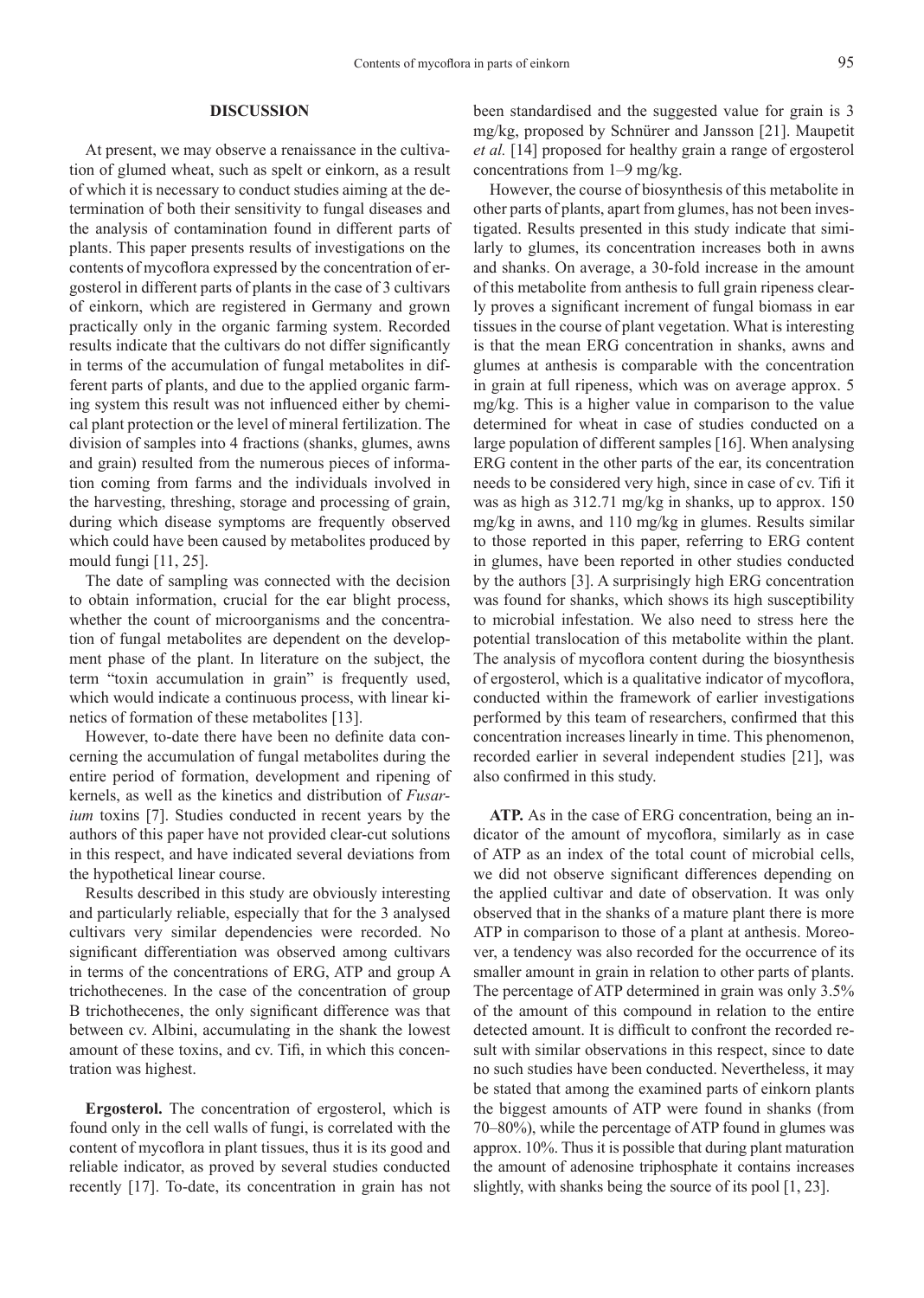**Trichothecenes.** Trichothecenes are formed by fungi from the genus *Fusarium*, which are the most commonly found toxin-forming fungi in the agricultural environment in Poland [20]. In terms of their chemical structure, these metabolites are divided into 4 groups (A, B, C and D). The most important, due to their presence in the naturally infested cereal grain, are those belonging to groups A and B. The former includes trichothecenes containing a functional group other than a ketone at the C8 position (e.g. T-2 toxin, HT-2 toxin, DAS, T-2 tetraol, STO), while group B comprises those with the carbonyl function at the C8 position (e.g. DON, NIV, FUS-X 3-AcDON, 15-AcDON). However, in terms of their solubility they were divided differently [2]. Group A comprises non-polar trichothecenes, readily soluble in organic solvents such as ethyl acetate, acetone, chloroform, methylene chloride and diethyl ether (T-2 toxin, HT-2 toxin and DAS). In turn, group B includes DON, NIV FUS-X, 3-AcDON, 15-AcDON, STO and T-2 tetraol, which are highly hydroxylated and relatively polar, being soluble in methanol, acetonitryle and ethanol (EMAN, Turkey, He).

Trichothecenes exhibit diverse physico-chemical properties. In view of the presented results, it is solubility which is particularly important for their translocation in the plant, since most of them, to a greater or lesser extent, are soluble in water. Some of the analysed group A trichothecenes (DAS, HT-2 or T-2) are less readily soluble in water than group B trichothecenes, which limits their potential translocation in plants [4].

Recorded results constitute a very interesting illustration of theories presented in literature concerning ear blight and its implications for plant resistance to this disease. At present, we may distinguish 5 types of this resistance, i.e. resistance to the initiation of infection (type I), to the spread of the pathogen (type II), capacity to degrade mycotoxins (type III), tolerance towards high concentrations of mycoxins (type IV) and resistance to grain infection (type V) [15]. Among different types of resistance, we may point to the resistance to the formation of trichothecenes in grain and their potential degradation during plant vegetation, as indicated by Lemmens *et al.* [12] and Boutigny *et al.* [6].

When analysing total concentrations of group A trichothecenes we may observe their presence already at anthesis, both in shanks, awns and glumes. Their amount turned out to be significant, since its maximum concentrations were 0.116 mg/kg, 0.162 mg/kg and 0.158 mg/kg, respectively. What is interesting, at full grain ripeness in the same parts of the ear, these concentrations were only 0.036 mg/kg, 0.026 mg/kg and 0.017 mg/kg, at the simultaneous translocation of toxins, the presence of which was found in the formed kernels, and in 2 cases their concentration in glumes increased. The occurrence of such translocation and degradation is suggested by the percentages of these metabolites (Fig. 6), although this does not concern all toxins (Tab. 2). The concentration of T-2 tetraol and DAS (i.e. toxins very rarely detected in naturally contaminated

grain) decreased significantly, as could be evidenced by the process of their degradation. What is interesting is that an increase was observed for the concentration of STO, a toxin best soluble in water [8].

At the phase of full grain ripeness, in comparison to anthesis, both in shanks and in glumes a considerable elevation was found for the concentration of all group B trichothecenes, as indicated by the accumulation of these toxins. Concentrations of NIV and DON, being the most common toxins in grain, increased markedly, while an increase was lower for two acetyl DON derivatives (3-Ac-DON, 15-AcDON). Distribution of these 2 most important *Fusarium* toxins is as follows: during anthesis their highest concentrations were recorded in shanks, followed by awns and glumes. At the full ripeness phase, when on average approx. 10% these toxins were found in grain, their 40% share were recorded in glumes, 35% in shanks and approx. 15% in awns. This again proves their translocation in plants [18]. Moreover, results reported in this study make it possible for us to conclude that when performing only the analysis of contents for the toxin most commonly found in grain, i.e. DON, excluding other trichothecenes of this group, biased or erroneous conclusions may be drawn. This is evident from data given in Tab. 8. An additional and important aspect of the statement that other parts of the ear, apart from grain, contain the biggest amounts of microflora and toxins, confirms the existence of a serious hazard for workers employed in the cereal sector. This is especially evident e.g. for cv. Tifi. Moreover, it needs to be stressed that in shanks, awns and glumes, as many as 10 toxins were detected with different degrees of toxicity and an unknown summary synergistic effect. In combination with a very high amount of microorganisms found in these parts of plants, this effect may be enhanced. Such a statement is justified in this sense, that trichothecene transformation may be based on many types of reactions, e.g. alkalization, oxidation, reduction, hydrolysis, hydratation and conjugation [9, 10], particularly that numerous examples of microbial transformation of trichothecenes have already been presented. These examples show that the process of biotransformation and accumulation, described in our paper, is highly probable, although this type of a process occurring in naturally infested plants has not yet been discussed in the presented context.

#### **CONCLUSIONS**

These investigations supplement information concerning the contents of mycoflora and trichothecenes, both in grain and in other parts of the ear and shanks in *Triticum monococcum*. The highest content of the investigated metabolites was recorded in shanks, glumes and awns, while their lowest concentration was found in grain. A significant variation of toxin content was observed in the phases of anthesis and full grain ripeness. Similar to the case of ERG, and to a lesser extent ATP, their amounts and translocation were